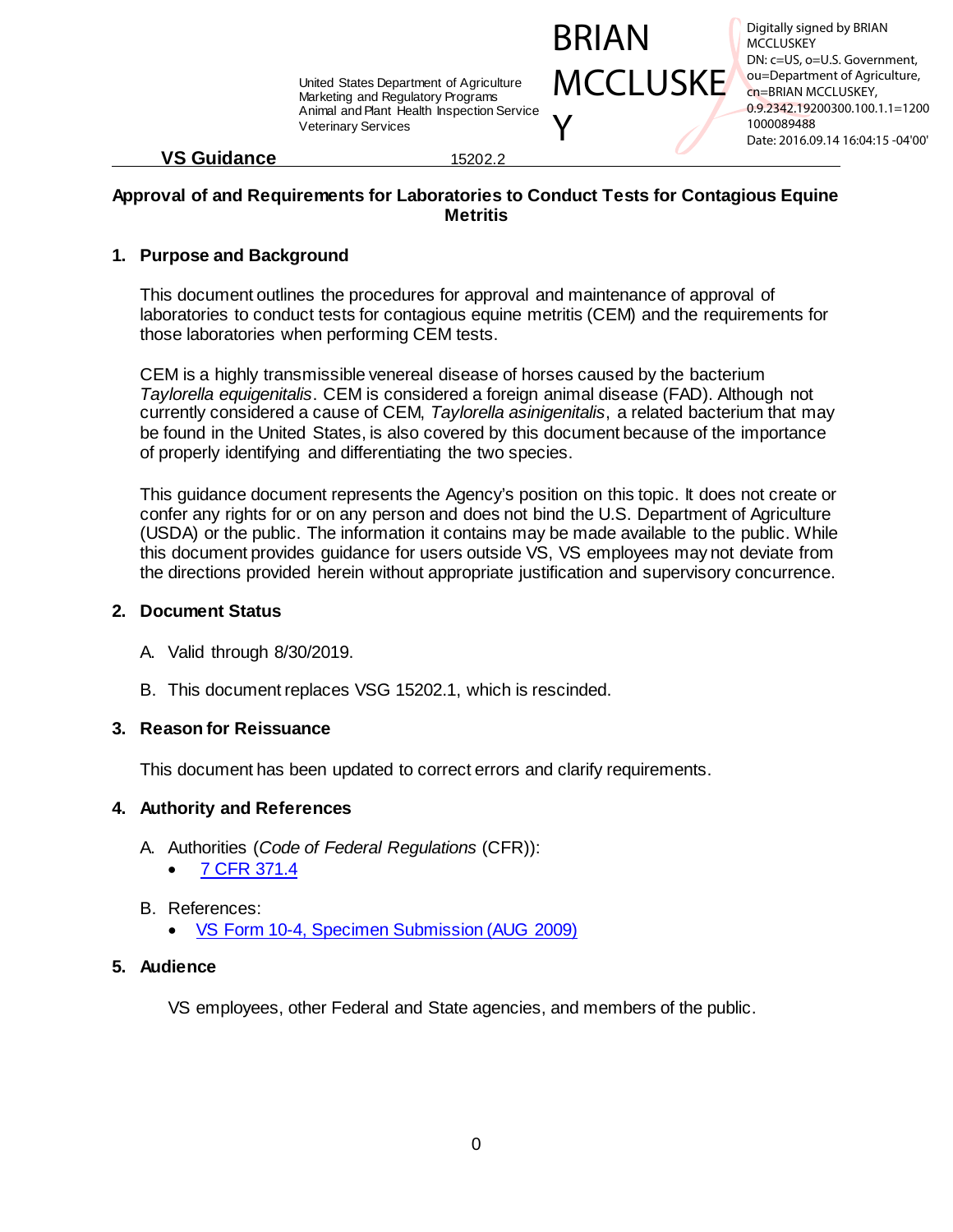### **VS Guidance** 15202.2

### **6. Guidance**

- A. Steps for Laboratory Approval
	- 1) State and private veterinary diagnostic laboratories may request approval to conduct USDA-authorized diagnostic procedures for CEM. A written request must be made to the appropriate VS Assistant District Director. The decision to consider the request for approval will be made through consensus by the State Animal Health Official, the Assistant District Director, and the National Veterinary Services Laboratories (NVSL). The following actions will be taken if the request for approval is accepted for consideration:
		- a. A Federal Veterinary Medical Officer (VMO) will review the regulatory and technical responsibilities and criteria for conducting and reporting official CEM tests with the laboratory official. The Laboratory Director or his or her designee will receive a copy of the inspection checklist and standards (see Attachment 1).
		- b. The laboratory seeking approval will send the individual or individuals designated to conduct CEM testing to the NVSL CEM training course.
		- c. A Federal Animal Health Official will inspect the physical facilities of the laboratory and record results on the laboratory inspection checklist (Attachment 1).
		- d. The laboratory official will sign the Agreement to Conduct Contagious Equine Metritis (CEM) Testing (Attachment 2) to acknowledge that he or she understands the regulatory and technical responsibilities of the laboratory.
	- 2) After the procedures in section 6.A.1 have been completed, the Assistant District Director and the State Animal Health Official may make their recommendations regarding approval of the laboratory. They must seek concurrence from the NVSL Director by forwarding (through the appropriate District Director) a jointly signed memorandum and the completed documents (Attachments 1 and 2) to: Director, NVSL, 1920 Dayton Ave, Ames, IA, 50010.
		- a. The NVSL Director will notify the laboratory of the decision and will send appropriate copies to the Director of Animal Health Programs.
		- b. Questions regarding the laboratory approval process should be directed to the NVSL Diagnostic Bacteriology Laboratory by calling (515) 337-7565 or by sending a faxed request to (515) 337-7569.
- B. Qualifications and Training of Personnel to Conduct CEM Culture Tests
	- 1) VS must certify laboratory personnel performing CEM culture tests. The Assistant District Director and the State Animal Health Official must recommend personnel for training and NVSL approval. The minimum required training is as follows: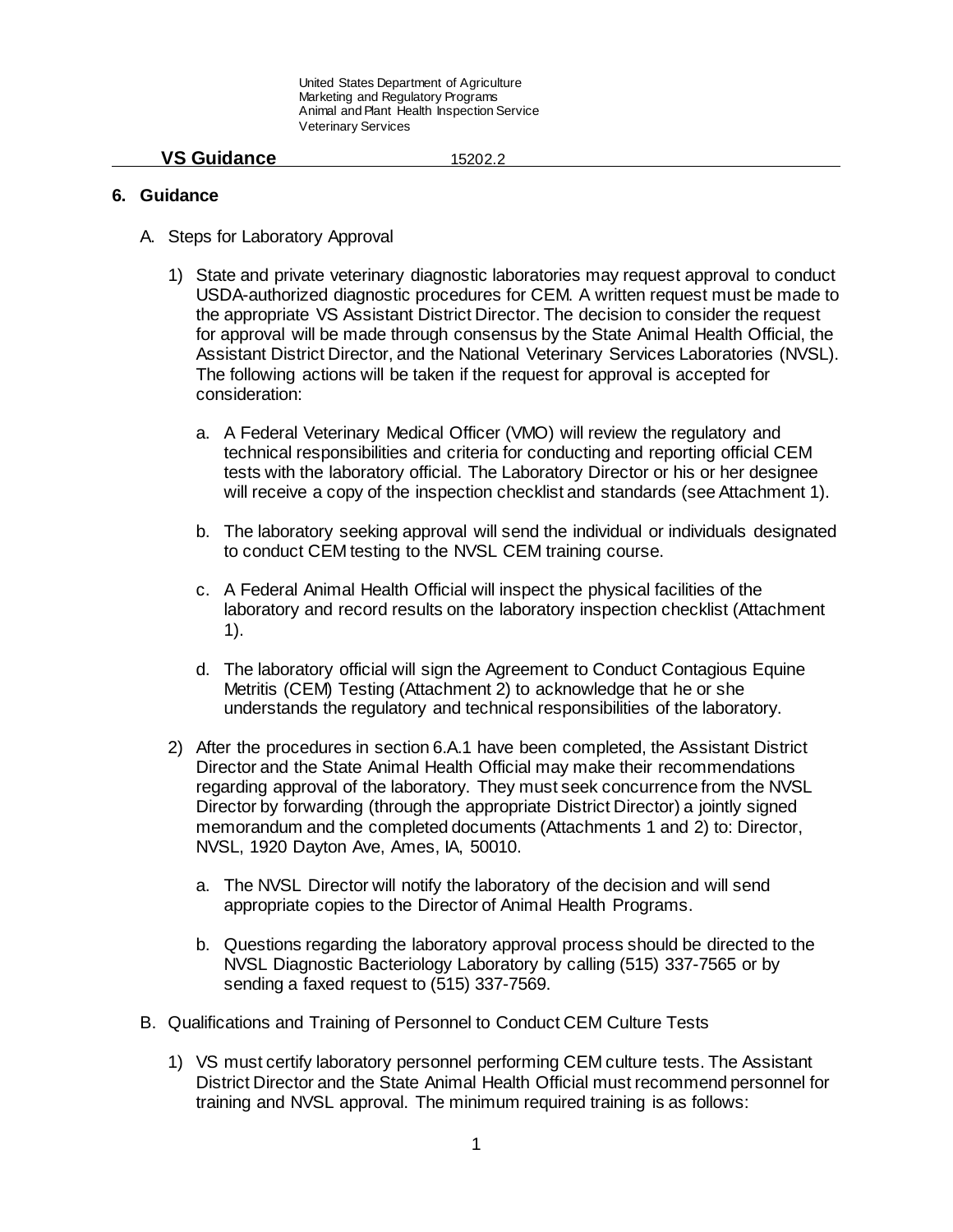- a. Laboratory personnel assigned to perform isolation and identification of *Taylorella* isolates must have a bachelor's degree in microbiology or related life science or a minimum of two years' experience in a veterinary bacteriology laboratory isolating and identifying aerobic and microaerophilic organisms,. These individuals must also complete a training course focused on the isolation and identification of *Taylorella* spp. at the NVSL site in Ames, IA. The requesting laboratory will pay all training costs.
- b. If the NVSL adopts new technology for isolating and identifying *Taylorella* in specimens, additional training at the NVSL may be required if the approved laboratory wishes to adopt said technology.
- c. Laboratory personnel assigned to conduct CEM serological procedures must have a minimum of 2 years' experience conducting serological assays of the same format.
- 2) Trained personnel must take and pass periodic proficiency tests when offered by the NVSL to continue to conduct testing. Personnel who do not take the proficiency test when offered lose approval to perform testing as of the date the results of the proficiency test are released. Personnel may be reinstated after meeting the requirements listed below.
	- a. NVSL will supply samples for personnel to use in proficiency testing and will evaluate the results. Personnel who fail the NVSL proficiency test are subject to appropriate, corrective action as determined by the NVSL. Options include removal, additional training, and additional proficiency testing. Personnel who fail the proficiency test twice in 1 year will be removed.
	- b. Laboratories must order proficiency tests, report proficiency test results, and respond to inquiries regarding the number of tests performed or other requested information in a timely manner. VS charges a user fee for proficiency tests.
	- c. Previously trained and certified personnel who have had a lapse in testing clinical samples of greater than 1 year will be required to retake and pass a proficiency test panel before resuming CEM testing.
	- d. Personnel who have a lapse in testing clinical samples of greater than 2 years must attend another NVSL training course. User fees apply.
- 3) Laboratories approved to conduct CEM culture tests must inform the Assistant District Director and NVSL when any personnel certified by the NVSL to conduct the tests are no longer available to conduct testing. VS will revoke the laboratory's approval if qualified certified personnel are not available to conduct the tests.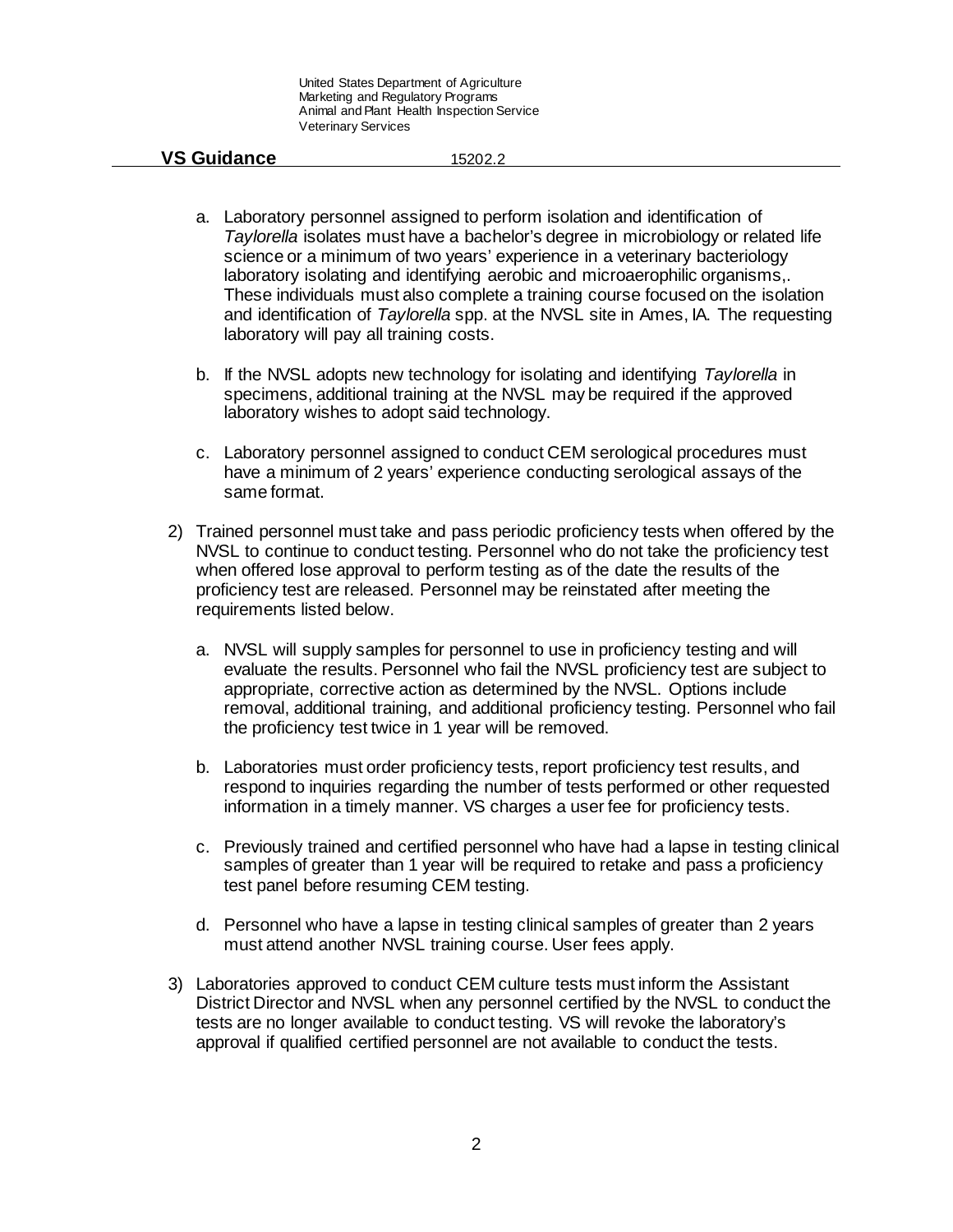- C. Laboratory Standards for Performing CEM Culture Testing
	- 1) Collection and Transport of Diagnostic Specimens:
		- a. Specimens of U.S. origin for testing must be collected and submitted by an accredited veterinarian, Federal veterinarian, or State animal health official. If the laboratory staff has questions about the accreditation status or any other information on a submission, they should contact the assistant district director or State animal health official for clarification.
		- b. Sample collection protocols may vary slightly depending on purpose (e.g. import, export, trace back). The Assistant District Director has the latest information on culture procedures. Laboratories are encouraged to distribute current information to their clients.
		- c. Current NVSL guidance on specimen collection:
			- 1. Small diameter swabs must be used for clitoral sinus sampling. Rayon is the material of choice. Swabs made from calcium alginate (Calgiswabs) must not be used and swabs made of polyester should not be used as they tend to dissolve in the transport medium. If a swab has dissolved during transit the sample must be reported as invalid and the submitter advised to re-collect with a rayon swab. Undissolved calcium alginate and polyester swabs may be tested. However, the submitter should be advised to use a rayon swab.
			- 2. Cervical or endometrial swabs must be collected with an appropriately sized guarded uterine swab. Standard sized swabs should be used for all other sites.
			- 3. Specimens (swabs) submitted for culture must be placed in Amies transport medium with charcoal and sent to the laboratory with sufficient ice packs to keep the specimens cold (4° C) on arrival. Overnight shipment is the method of choice as specimens must be set up in the laboratory no more than 48 hours after collection. Samples arriving after 48 hours from collection will not be tested and new samples should be requested.
	- 2) Specimen Identification
		- a. Specimens for culture must be individually and uniquely identified and must be accompanied by a completed submission form (VS 10-4 or equivalent). Information on the specimen container must match that on the submission form.
		- b. Specimens must include equine identification matching that on the paperwork, collection date and time, and anatomical sites of sample collected. Sample collection time may be waived if samples arrive at the laboratory the day following collection. For each specimen, the submission form must include: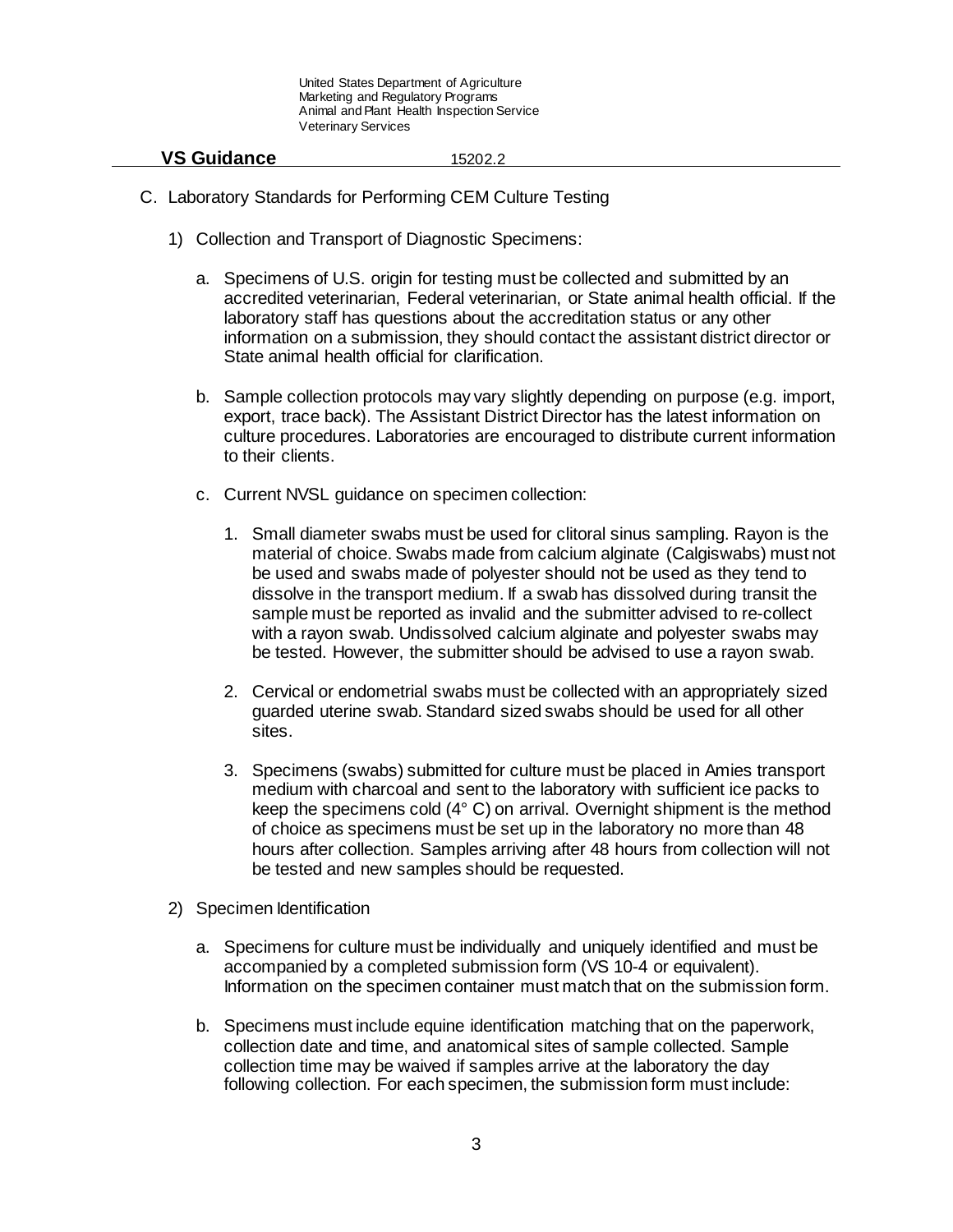| <b>VS Guidance</b> | ے:15202 |  |
|--------------------|---------|--|
|                    |         |  |

- 1. Name, address, and telephone number of the submitting veterinarian.
- 2. Signature of the submitting veterinarian.
- 3. Name of the owner or person responsible for the equine. The submitter must be able to provide contact information for this person.
- 4. Location (including county) of the equine sampled.
- 5. Unique identification of the equine sampled, which may include a combination of name, age, breed, sex, color, markings, and any registration, tattoo, or microchip or microchip number.
- 6. Sample collection date and time.
- 7. Anatomical sites of sample collection.
- 3) Conditions that preclude testing of culture specimens:
	- a. Specimens not properly identified or in poor condition will not be tested.
	- b. Specimens will also not be tested if/when:
		- 1. Received more than 48 hours after collection.
		- 2. Received in broken containers.
		- 3. Submitted in expired or degraded media or in any media type other than Amies transport medium with charcoal.
		- 4. Not cold on arrival.
		- 5. Contain more than one swab/site per transport medium.
		- 6. Swabs dissolved during transit.
		- 7. The information specified in C.2 cannot be obtained.
		- 8. Not collected and submitted by an accredited, State, or Federal veterinarian.
	- c. Each submission will be assigned a unique accession or identification number to allow identification in the laboratory.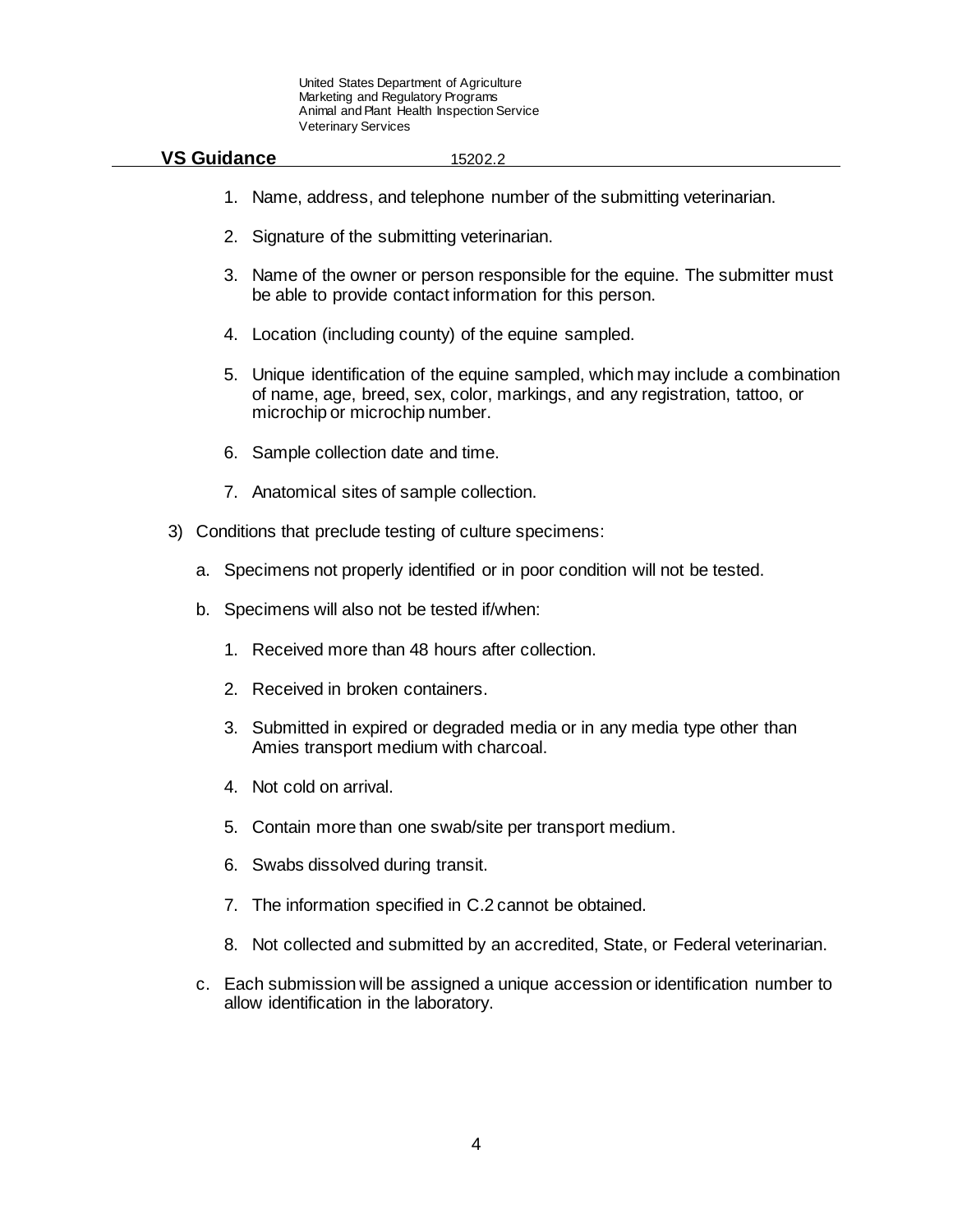### **VS Guidance** 15202.2

- 4) Isolation and presumptive identification of *Taylorella* spp.
	- a. Approved laboratories must follow the most current NVSL CEM testing standard operating procedures (SOP). NVSL will distribute updated SOPs to approved laboratories when available.
	- b. For suspect colonies:
		- 1. All *Taylorella* suspect isolates as defined in the NVSL CEM testing SOP must be sent immediately to NVSL for confirmation.
		- 2. Approved labs shall not use their own confirmatory testing when deciding to send suspect isolates to NVSL or report final results. *Taylorella* confirmation tests performed by NVSL are described in the NVSL CEM testing SOPs.
		- 3. Suspect isolates should be sent to NVSL on swabs in Amies transport medium with charcoal and with ice packs, using the most expedient shipping option possible. Multiple suspect colonies should be sent when more than one suspect colony is present. Parafilm-sealed plates with pure culture should also be sent if available. Additionally, original samples from the suspect accession should be sent in the same shipment.
		- 4. NVSL should be immediately notified of the suspect isolates and provided the shipping tracking number.
- 5) Reporting results of isolation and identification of *Taylorella*

All tests and results are official and must be reported. "Unofficial" tests may not be performed to determine the status of an animal. Test results must be made available to the NVSL on request.

- a. Test results must be sent to:
	- 1. Appropriate State or Tribal officials in the State where the equine is located.
	- 2. Appropriate Federal officials.
	- 3. Veterinarian submitting the sample.
- b. The official test results must be reported as follows:
	- 1. Indicate "*Taylorella* was not isolated" if that is the case. Similar language such as "not recovered" or "not detected" is also acceptable. Do not report results as "negative."
	- 2. Indicate that *Taylorella* was isolated/recovered/detected and the species isolated if that is the case.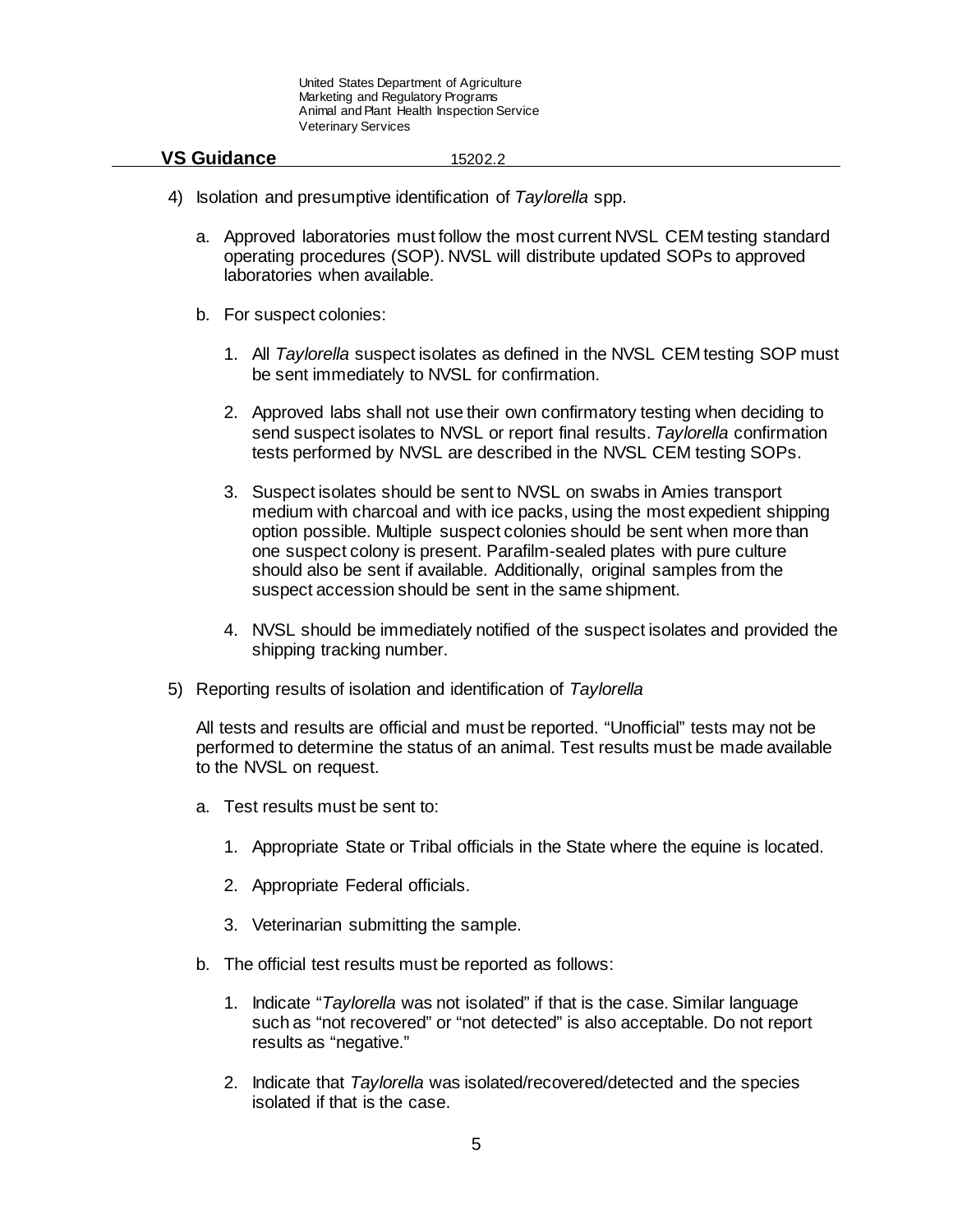- c. All positive and suspect isolates must be sent immediately to NVSL for confirmation. Approved laboratories may not send out a positive *Taylorella* result until NVSL has completed confirmation.
- d. NVSL will notify the following of confirmation of a positive sample by e-mail, telephone, or fax within 6 business hours of test completion:
	- i. State or Tribal Animal Health Officials in the State or States where the animal and laboratory are located.
	- ii. Federal officials for the State or States where the animal and laboratory are located.
- e. Upon completion of all testing, NVSL will issue a final report.
- f. If no test was performed, report as "not tested" and give the reason (refer to the list of reasons in C.3.). Notify submitter that new samples need to be collected and submitted.
- g. If the result is invalid due to either overgrowth or no growth, report as "invalid due to no growth" or "invalid due to overgrowth." Notify submitter that new samples must be collected and submitted.
- D. Serological Testing
	- 1) Laboratory personnel who conduct serologic tests to detect antibodies against *Taylorella* must follow NVSL protocol.
	- 2) Serum samples submitted for serology testing must be clear (non-hemolyzed) and uncontaminated. Preferred samples are sera that have been separated from the blood clots and poured off into plastic snap-capped tubes. Centrifuged serum separator tubes are acceptable. Samples must be shipped with ice packs to help preserve the sera.
	- 3) The laboratory must include known positive and negative controls with each *Taylorella* serological test.
	- 4) All results of *Taylorella* serological tests are official and must be reported. The report must include the following information:
		- a. Name, address, and telephone number of the owner.
		- b. Location of the horse (including city, county, and State).
		- c. Official horse identification (see C(2)b.5 above).
		- d. Test result (positive, negative, suspect).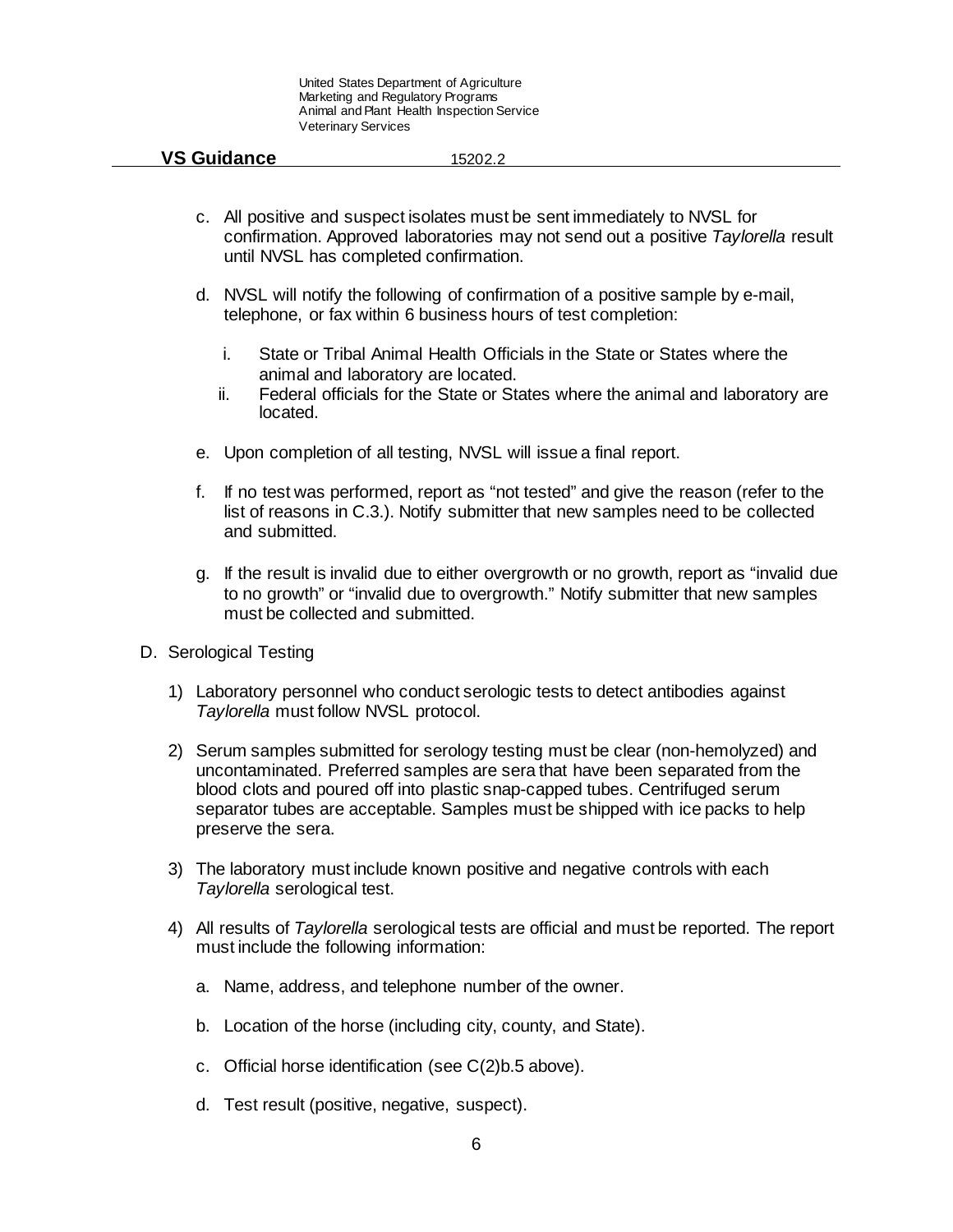- e. Serum dilution at which the test result was interpreted (Ex.: Pos at 1:16, Neg at 1:4).
- 5) All positive test results must be reported to the submitter, Assistant District Director, and the NVSL within 6 business hours.
- 6) NVSL must confirm all positive test results.
- 7) NVSL will offer a CEM serology proficiency test.
- E. Maintaining Approval
	- 1) The Assistant District Director and the NVSL must be informed of any change of address or other contact information (e.g. telephone number), or a change in Laboratory Director. The new Laboratory Director must sign a new copy of the agreement.
	- 2) Each approved laboratory must pass periodic proficiency tests (one for each person approved to conduct CEM testing). Refer to Section B(1) for additional information.
	- 3) Continued approval will require an official inspection conducted by Federal personnel at least every 2 years. Additional inspections may be conducted at the discretion of the Assistant District Director if there are performance or compliance concerns.
	- 4) Official inspections of the laboratories are subject to user fees.
	- 5) Inspection by VS (Federal) personnel does not absolve laboratories from other requirements established by local or State agencies.
	- 6) The Federal inspecting official will verify the following:
		- a. Compliance with this Guidance Document.
		- b. Conducting tests according to the current versions of official protocols.
		- c. Certification of personnel conducting the tests to perform CEM testing.
		- d. Documentation of sample referral and test reporting for compliance with regulatory obligations.
		- e. Verification that the appropriate number of laboratory tests are being performed and reported annually.
	- 7) An approved laboratory may be inspected by Federal or State Animal Health Officials at any time during the laboratory's normal business hours. Laboratories with deficiencies in compliance or procedures are subject to corrective actions, as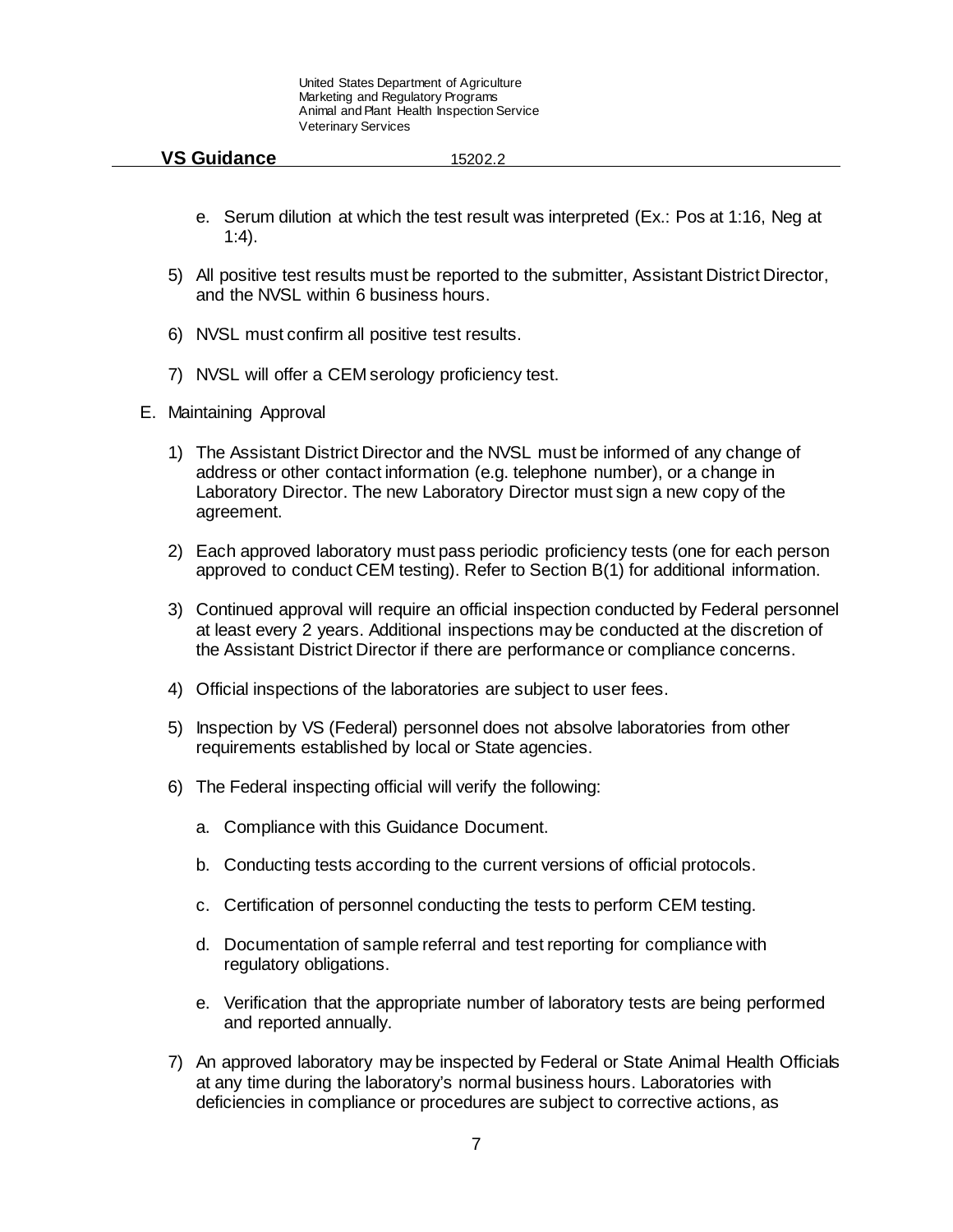## **VS Guidance** 15202.2

appropriate. Laboratories with severe or uncorrected deficiencies will be recommended for removal.

- 8) Each laboratory must show active involvement in serving the CEM program, compliance with the specifications of this Guidance Document, and successful completion of a proficiency panel. Laboratories that perform fewer than 100 CEM tests per year are subject to approval withdrawal. Exceptions to the minimum testing expectation must be justified to APHIS by letter from the Assistant District Director and State Animal Health Official.
- F. Removal of Laboratory Approval
	- 1) The Deputy Administrator may remove laboratory approval when any of the criteria for approval have not been met. In all cases, the laboratory will receive written notification of removal or removal recommendation from the APHIS Administrator or his or her designee.
	- 2) Approval will be removed in any of the following situations:
		- a. The laboratory requests removal.
		- b. The laboratory no longer has personnel approved to conduct CEM testing.
		- c. The NVSL Director recommends removal.
		- d. The NVSL Director receives written recommendation for removal by concurrence of the Assistant District Director and the State Animal Health Official.
		- e. The laboratory fails to meet the proficiency testing or inspection requirements.
		- f. The laboratory does not meet the annual testing numbers as determined by the NVSL, the assistant district director, and the State Animal Health Official.
	- 3) Laboratories may be reinstated if they provide sufficient evidence to the NVSL Director, Assistant District Director, and State Animal Health Official that the conditions leading to removal of approval have been ameliorated. Laboratories applying for reinstatement must go through the entire approval process. On reinstatement, trained and approved personnel must meet all requirements before testing resumes.

## G. List of Approved Laboratories

The NVSL Director will maintain a current list of laboratories approved to conduct tests for CEM. The list will be updated regularly and will be available on the APHIS Website.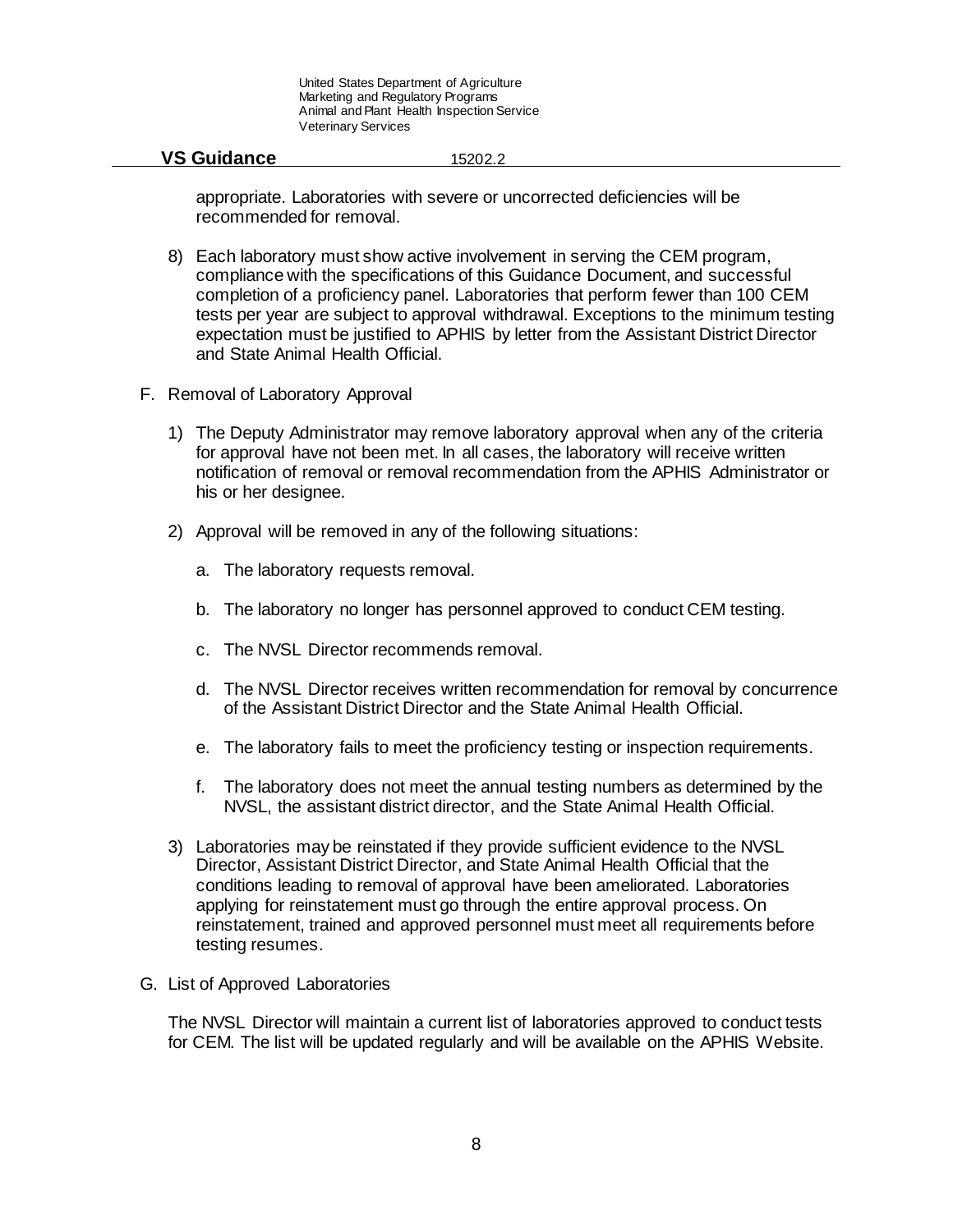### **VS Guidance** 15202.2

## **7. Inquiries**

If you need additional information about implementing this guidance document, please contact the National Veterinary Services Laboratories, Diagnostic Bacteriology Laboratory, Bacterial Identification Section or Serology Section at 1920 Dayton Ave, Ames IA, 50010. You may also use the NVSL general e-mail: NVSL\_Concerns@aphis.usda.gov. Note whether your inquiry is related to CEM culture or serology. Questions may also be addressed to the following phone numbers: Bacteriology: (515) 337-7565 Serology: (515) 337-7563

**Attachments**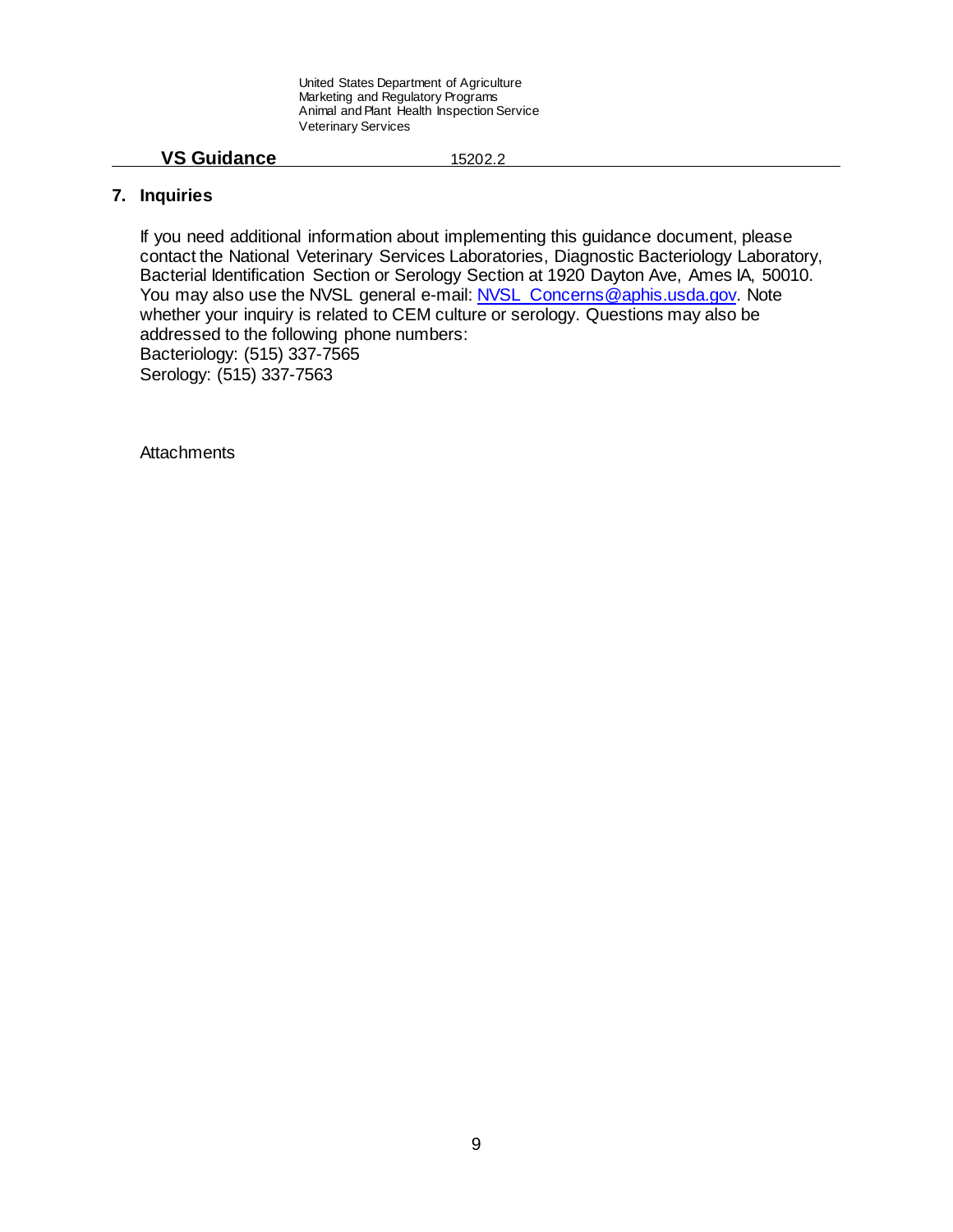| <b>Veterinary Services</b>                                                         |                                                                                           |
|------------------------------------------------------------------------------------|-------------------------------------------------------------------------------------------|
| <b>VS Guidance</b>                                                                 | <u>15202.2</u>                                                                            |
|                                                                                    | <b>ATTACHMENT 1</b><br>Laboratory Inspection for Contagious Equine Metritis (CEM) Testing |
|                                                                                    |                                                                                           |
|                                                                                    |                                                                                           |
|                                                                                    |                                                                                           |
| Laboratory address (physical address – not P.O. Box)                               |                                                                                           |
| Mailing address (if different from above)                                          |                                                                                           |
| Shipping address for supplies and proficiency tests (if different from above)      |                                                                                           |
| Name of laboratory staff escort for the inspector                                  |                                                                                           |
| Personnel currently conducting CEM tests at the laboratory and date each certified |                                                                                           |
| Name                                                                               | <b>Date Certified</b>                                                                     |
|                                                                                    |                                                                                           |
|                                                                                    |                                                                                           |
|                                                                                    |                                                                                           |
|                                                                                    |                                                                                           |
|                                                                                    |                                                                                           |
| Laboratory number _____________________________                                    | (to be assigned by NVSL)                                                                  |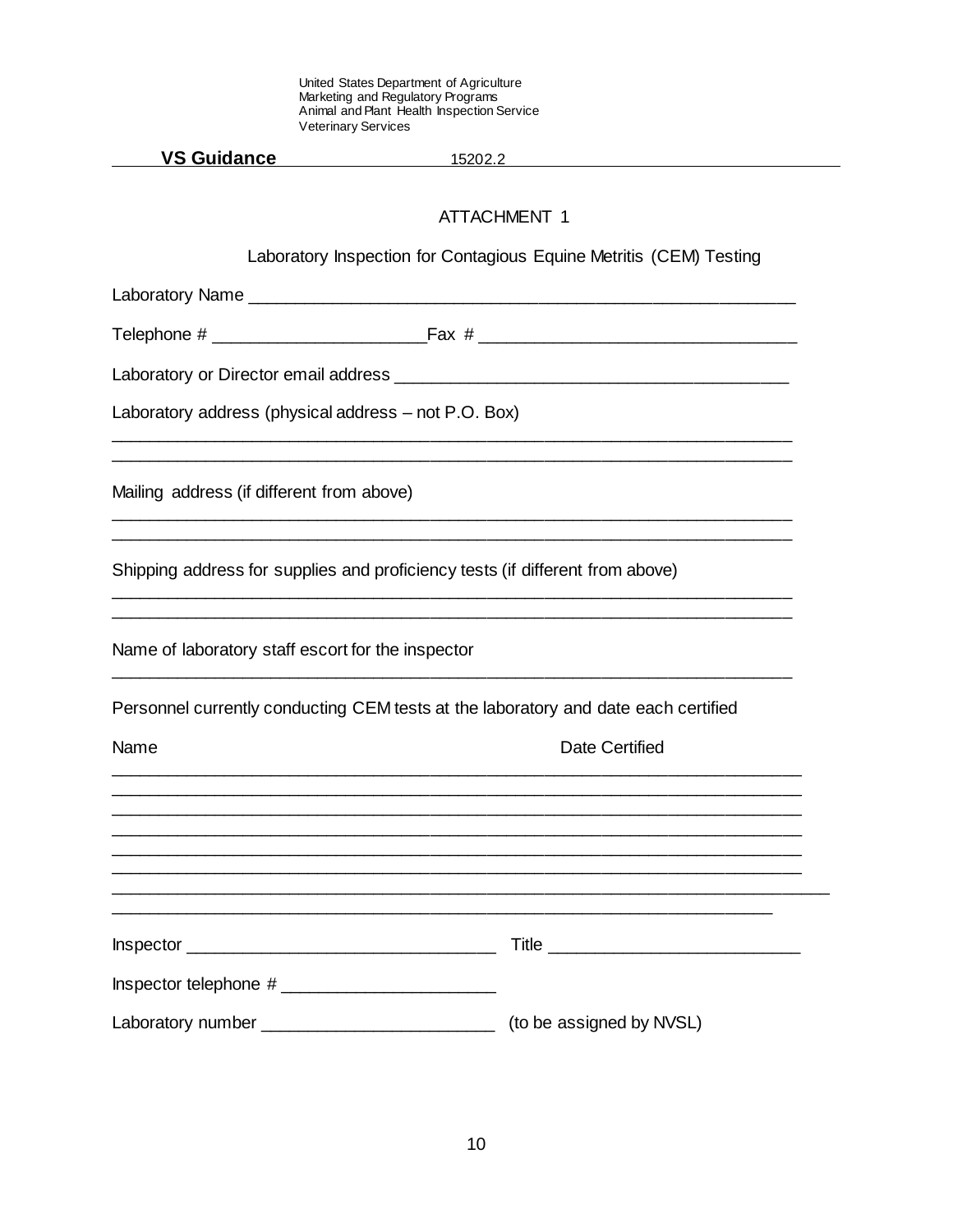# **VS Guidance** 15202.2

# Laboratory Inspection for Contagious Equine Metritis (CEM) Testing

# CEM Laboratory Inspection

| <b>Section</b>        | <b>Item</b>                                                                      | Yes | N <sub>0</sub> | <b>Notes</b> |
|-----------------------|----------------------------------------------------------------------------------|-----|----------------|--------------|
| <b>I.</b> Laboratory  | Separate room or portion of room is used for testing.                            |     |                |              |
|                       | Laboratory should not be accessible to the general                               |     |                |              |
|                       | public during testing.                                                           |     |                |              |
|                       | Adequate open bench space (at least 3 to 5 feet) and                             |     |                |              |
|                       | lighting is available to perform test.                                           |     |                |              |
|                       | Sink is available in same area with hot and cold<br>running water.               |     |                |              |
|                       | Laboratory and laboratory equipment is clean and                                 |     |                |              |
|                       | properly stored.                                                                 |     |                |              |
|                       | Appropriate disposal facilities are available in                                 |     |                |              |
|                       | accordance with local rules and regulations.                                     |     |                |              |
|                       | Only laboratory equipment and supplies are within                                |     |                |              |
|                       | the laboratory. No eating, drinking, applying                                    |     |                |              |
|                       | cosmetics, handling contact lenses, or storage of food<br>is allowed in the lab. |     |                |              |
| <b>II.</b> Laboratory | The following equipment must be available and                                    |     |                |              |
| Equipment             | functioning properly:                                                            |     |                |              |
|                       |                                                                                  |     |                |              |
|                       | Incubator capable of maintaining a temperature of                                |     |                |              |
|                       | 37 C° and a carbon dioxide level of 5-10 percent.                                |     |                |              |
|                       | Tank containing carbon dioxide (technical grade, at                              |     |                |              |
|                       | least 99.5 percent pure) with a system to measure                                |     |                |              |
|                       | gas delivered. The tank must be secured to the wall.                             |     |                |              |
|                       | Second incubator capable of maintaining a                                        |     |                |              |
|                       | temperature of 37 C°. (Aerobic, no CO2.)                                         |     |                |              |
|                       | Microscope with oil immersion lens and light                                     |     |                |              |
|                       | source adequate to read gram stains.                                             |     |                |              |
|                       | Covered metal pans or similar container to hold                                  |     |                |              |
|                       | discarded specimens and test media.                                              |     |                |              |
|                       | Autoclave of adequate size to handle the<br>discarded pans.                      |     |                |              |
|                       | Refrigerator with enough shelf space to hold CEM                                 |     |                |              |
|                       | specimens and media until completion of tests.                                   |     |                |              |
|                       | Non-defrost -20 C° or -80 C° freezer for storage of                              |     |                |              |
|                       | Taylorella control strains.                                                      |     |                |              |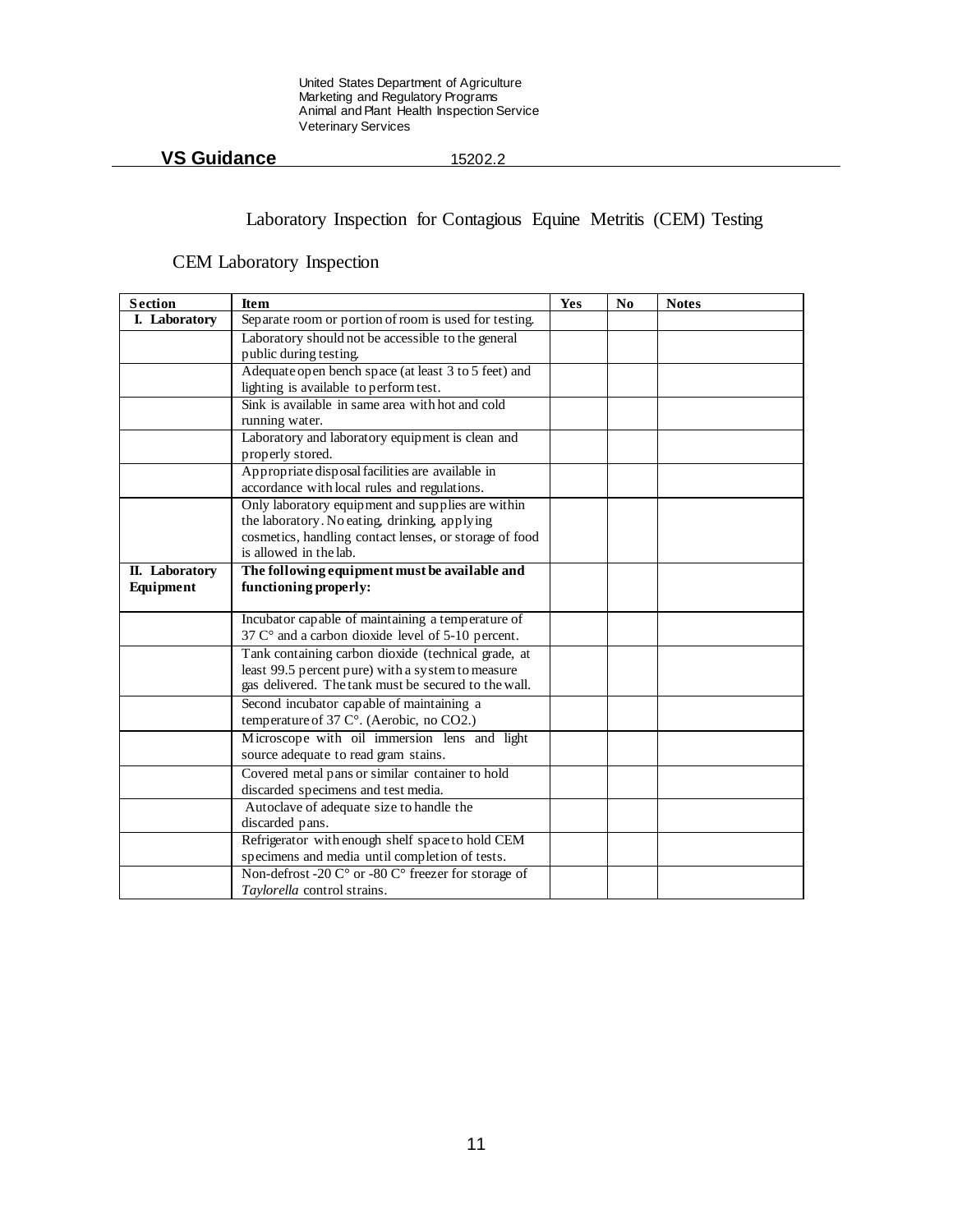| III. Laboratory | The following supplies must be available:                                       |  |  |
|-----------------|---------------------------------------------------------------------------------|--|--|
| <b>Supplies</b> |                                                                                 |  |  |
|                 |                                                                                 |  |  |
|                 | Eugon agar base (BBL) with 10 percent chocolate                                 |  |  |
|                 | horse blood. The shelf life of Eugon agar is listed in the<br>NVSL SOP.*        |  |  |
|                 | Eugon agar base (BBL) with 10 percent                                           |  |  |
|                 | chocolate horse blood and selective inhibitors                                  |  |  |
|                 | (Modified Timoney-Shin Medium):                                                 |  |  |
|                 | amphotericin B $(5 \mu g/ml)$                                                   |  |  |
|                 | clindamy cin $(5 \mu g/ml)$                                                     |  |  |
|                 | Trimethoprim (1 µg/ml)                                                          |  |  |
|                 | The shelf life of the Timoney-Shin medium is                                    |  |  |
|                 | listed in the NVSL SOP.*                                                        |  |  |
|                 | Amies transport medium with charcoal. This                                      |  |  |
|                 | media must be stored according to<br>manufacturer's instructions until used. It |  |  |
|                 | should be discarded if it is expired, the                                       |  |  |
|                 | charcoal is not evenly distributed, or if there                                 |  |  |
|                 | is evidence of dehydration.*                                                    |  |  |
|                 | Catalase test reagent (hydrogen peroxide, 3%).                                  |  |  |
|                 | Cytochrome oxidase test reagent.                                                |  |  |
|                 | Gram stain reagents.                                                            |  |  |
|                 | Microbiological laboratory supplies such as                                     |  |  |
|                 | inoculating loops, microscope slides, petri                                     |  |  |
|                 | dishes, etc.                                                                    |  |  |
|                 | Trypticase Soy Agar with 5 percent sheep blood                                  |  |  |
|                 | or equivalent non-selective blood agar plates.                                  |  |  |
|                 | These plates must not support growth of                                         |  |  |
|                 | Taylorella spp. when incubated at 37 $C^{\circ}$ without                        |  |  |
|                 | supplemental CO2.                                                               |  |  |
|                 | The following apply to serology testing:                                        |  |  |
|                 | NVSL antigen for CEM serologic test.                                            |  |  |
|                 | NVSL control sera for CEM serologic test.                                       |  |  |
|                 | Serology laboratory supplies such as pipettors,                                 |  |  |

\* If the special media required for *Taylorella* culture is not available at the time of inspection, laboratory personnel should be able to demonstrate they know what media must be obtained and the source they will use to obtain it, or demonstrate they can make the required media and have the appropriate cultures for performing quality control testing on the media as described in the current version of the NVSL protocol.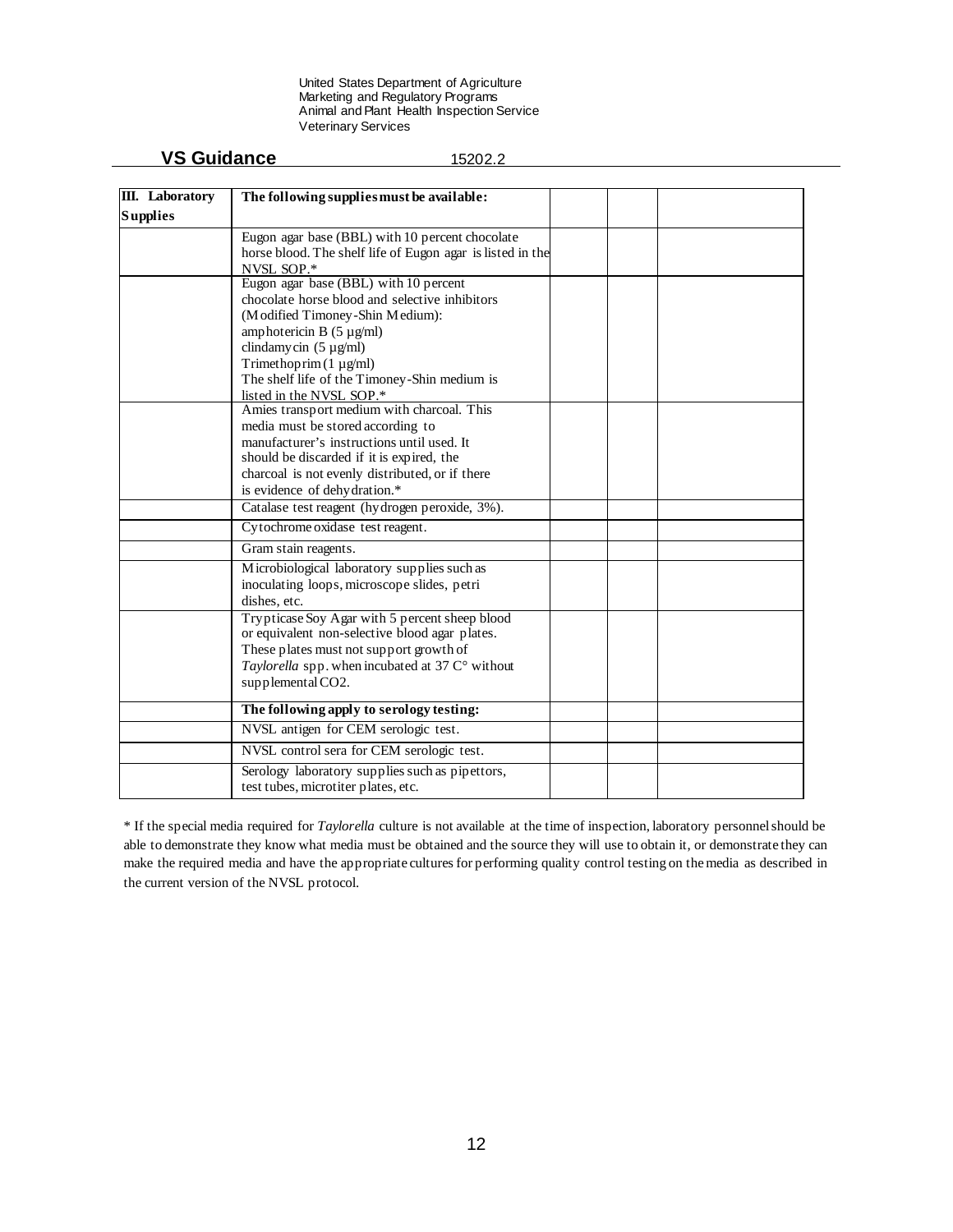| <b>Section</b>        | <b>Item</b>                                                                                                                           | Yes | No | <b>Notes</b> |
|-----------------------|---------------------------------------------------------------------------------------------------------------------------------------|-----|----|--------------|
| <b>IV.</b> Control of | Laboratory assigns a unique accession number to                                                                                       |     |    |              |
| <b>Specimens</b> and  | each sample. The accession number is recorded on                                                                                      |     |    |              |
| Reporting             | the official reporting form.                                                                                                          |     |    |              |
|                       | Specimens not appropriately identified are not<br>tested.                                                                             |     |    |              |
|                       | Specimens are received with proper submission                                                                                         |     |    |              |
|                       | form (with name of the owner, name and address of                                                                                     |     |    |              |
|                       | the submitting veterinarian, location of animal at the                                                                                |     |    |              |
|                       | time the test sample was obtained, unique animal<br>identification, and signed by the submitting<br>veterinarian).                    |     |    |              |
|                       | The specimen identity is maintained on the<br>worksheets and on the culture plates.                                                   |     |    |              |
|                       | The test results for each sample are recorded on a                                                                                    |     |    |              |
|                       | worksheet which should be made available for<br>review.                                                                               |     |    |              |
|                       | The results are recorded on the reporting form with                                                                                   |     |    |              |
|                       | a copy kept in the laboratory. Results are reported                                                                                   |     |    |              |
|                       | as described in the Guidance Document.                                                                                                |     |    |              |
|                       | All tests are reported regardless of results. No                                                                                      |     |    |              |
|                       | unofficial CEM tests are performed to determine<br>the status of the animals before the "official" test                               |     |    |              |
|                       | is performed. All CEM tests are official tests.                                                                                       |     |    |              |
|                       | Only testing as described in the current version of                                                                                   |     |    |              |
|                       | the NVSL SOP produces official reportable results.                                                                                    |     |    |              |
|                       | Official test results are reported to the States and/or                                                                               |     |    |              |
|                       | Federal animal health officials within the time                                                                                       |     |    |              |
|                       | specified by these officials.                                                                                                         |     |    |              |
|                       | An official result of "Taylorella was isolated" is only<br>issued after completing and reporting confirmatory<br>testing by the NVSL. |     |    |              |
|                       | Specimens are held refrigerated or frozen for at least                                                                                |     |    |              |
|                       | 2 weeks after results are reported and preferably for<br>at least 30 days.                                                            |     |    |              |
|                       | Taylorella spp. is listed on the laboratory's permit<br>(VS 16-16A) to receive controlled organisms.                                  |     |    |              |
|                       | The laboratory has viable cultures, including frozen                                                                                  |     |    |              |
|                       | parent stock, of the control strains required by the<br>current version of the NVSL test protocol.                                    |     |    |              |
| V. Test Procedure     | The current version of the NVSL test protocol                                                                                         |     |    |              |
|                       | must be followed.                                                                                                                     |     |    |              |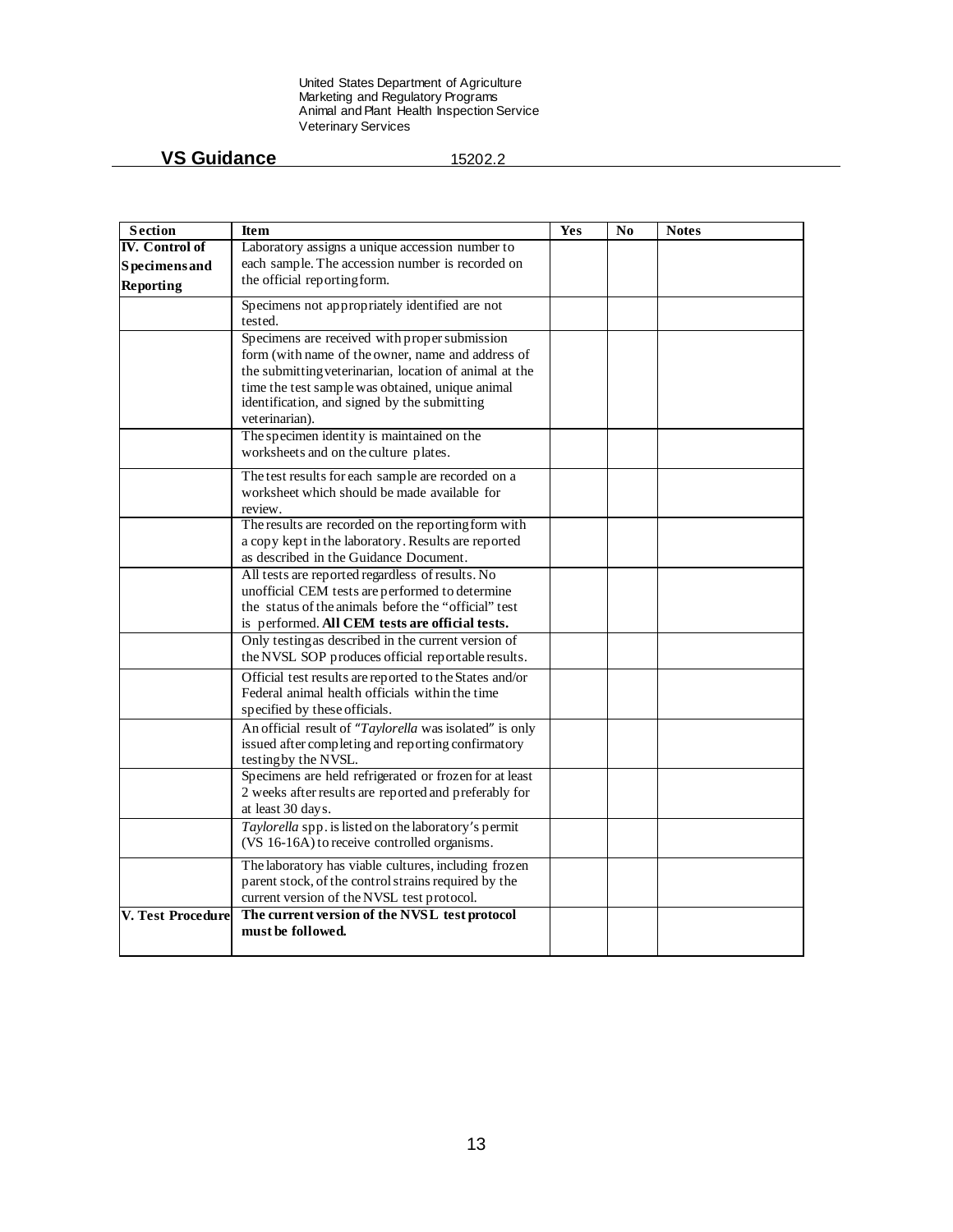# **VS Guidance** 15202.2

| <b>Section</b>  | <b>Item</b>                                           | Yes | No | <b>Notes</b> |
|-----------------|-------------------------------------------------------|-----|----|--------------|
| VI. Building    | The building is in good repair and provides a         |     |    |              |
| and Cleanliness | professional appearance inside and outside.           |     |    |              |
|                 | Adequate doors, windows, and screens are              |     |    |              |
|                 | provided and are in good repair.                      |     |    |              |
|                 | The laboratory is separated from the office,          |     |    |              |
|                 | storeroom and unused areas by partitions with doors.  |     |    |              |
|                 | Adequate lighting is available.                       |     |    |              |
|                 | Restrooms are available, clean, and in good repair.   |     |    |              |
|                 | Laboratories are free of rodents, insects, and        |     |    |              |
|                 | other pests.                                          |     |    |              |
|                 | All refuse is placed in proper containers and removed |     |    |              |
|                 | frequently.                                           |     |    |              |
|                 | Clean laboratory clothes (coats) are worn.            |     |    |              |
|                 |                                                       |     |    |              |

# ADDITIONAL REMARKS

| Laboratory is:                     | Satisfactory | Unsatisfactory | (circle one) |
|------------------------------------|--------------|----------------|--------------|
| Inspector's signature              |              |                | Date         |
| Inspector's name (printed)         |              |                |              |
| Laboratory escort's signature      |              |                | Date         |
| Laboratory escort's name (printed) |              |                |              |

o Copy of completed inspection form given to laboratory

o Copy of original inspection form filed at area office